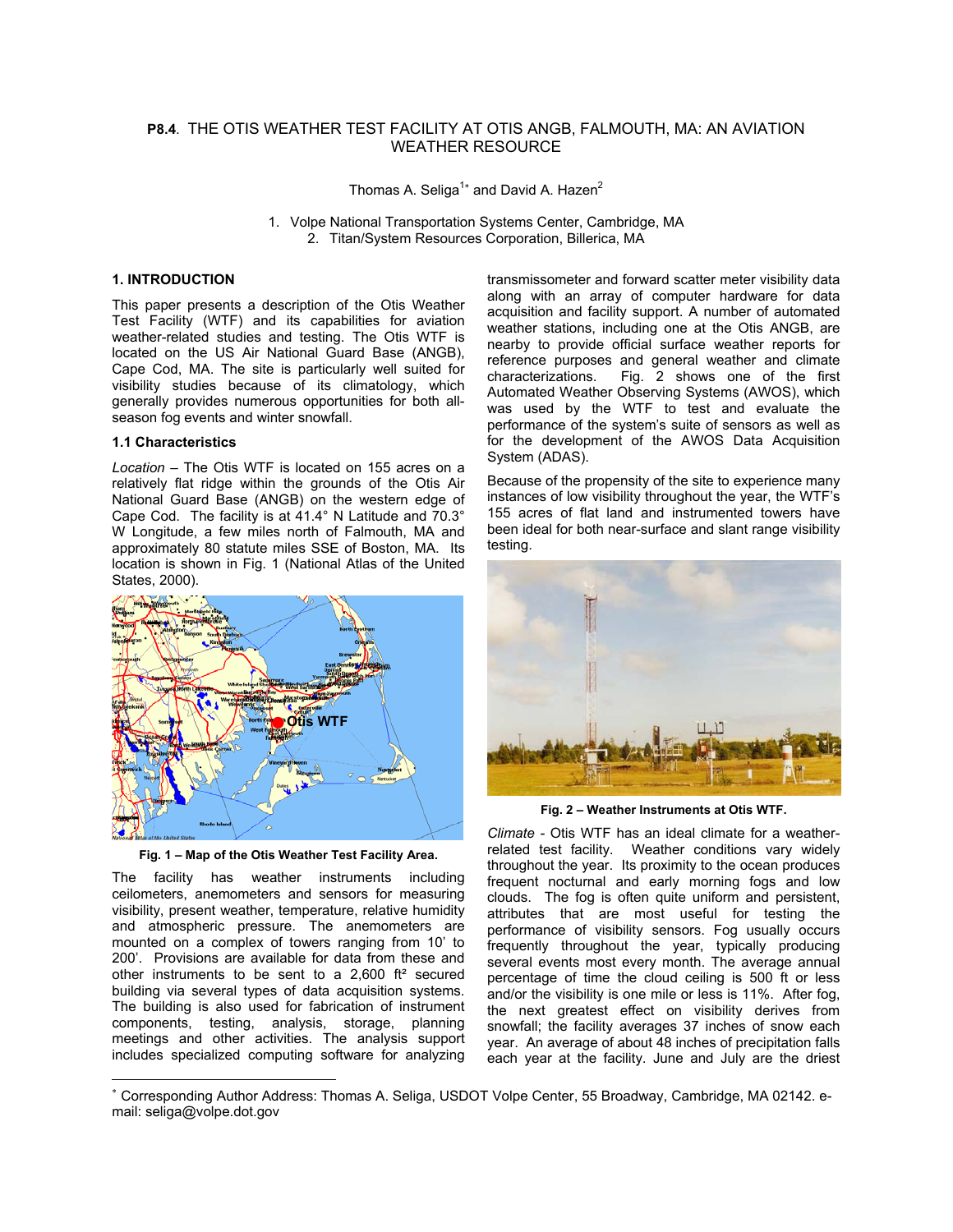months while November and December are the wettest months. The facility also experiences an average of 16 thunderstorms per year. Wind gusts are also frequent because of its location near major storm tracks and proximity to the sea. The annual average wind speed is about 9 knots. Wind gusts exceeding 40 knots have been occasionally recorded particularly during hurricane and winter seasons. Temperatures also vary considerably at Otis with an extreme maximum of 99° F (37° C) in summer and an extreme minimum of about  $-10^{\circ}$  F (-23° C) in winter. A table of monthly averages and record highs and lows for nearby Falmouth, MA (Intellicast) is shown in Fig. 3.

#### **MONTHLY CLIMATOLOGY**

#### Falmouth MA

| Month            | Record<br>Low(F) | Average<br>Low(F) | Average<br>High(F) | Record<br>High (F) | Average<br>Precip (in) | Average<br>Sun(%) | Water<br>Temp(F) |
|------------------|------------------|-------------------|--------------------|--------------------|------------------------|-------------------|------------------|
| January          | $-8$             | 19.6              | 37.1               | 65                 | 3.7                    | 53.               | 34               |
| February         | $-12$            | 20.3              | 37.5               | 64                 | 3.6                    | 56                | 35               |
| March            | $-3$             | 28.5              | 44.5               | 78                 | 3.6                    | 57                | 37               |
| April            | 9                | 36.6              | 53.1               | 87                 | 3.9                    | 56                | 45               |
| May              | 24               | 46.1              | 63.2               | 91                 | 3.7                    | 58                | 55               |
| June             | 31               | 55.8              | 72.5               | 94                 | 3.2                    | 63                | 63               |
| $J\nu I\nu$      | 42               | 62.3              | 78.5               | 98                 | 2.9                    | 65                | 71               |
| August           | 34               | 61.6              | 77.4               | 100                | 3.4                    | 65                | 71               |
| <b>September</b> | 26               | 53.6              | 70.8               | 95                 | 3.4                    | 63                | 68               |
| <b>October</b>   | 9                | 43.3              | 616                | 83                 | 3.9                    | 60                | 59               |
| November         | 7                | 35.4              | 52.1               | 74                 | 4.5                    | 50                | 50 <sub>1</sub>  |
| <b>December</b>  | $-10$            | 25.1              | 42.2               | 65                 | 4.2                    | 52                | 41               |

**Fig. 3 – Monthly Averages for Falmouth, MA.**

## **2. HISTORY**

The US Air Force Cambridge Research Laboratory (AFCRL) [now Air Force Research Laboratory (AFRL)] originally established the WTF in 1974 to develop and evaluate weather sensors and systems. In particular, the WTF was necessitated by AFCRL studies on the technological development and calibration of forward scatter visibility sensors at Hanscom AFB near Boston, MA (Chisholm and Kruse, 1974; Muench et al.; 1974). The USDOT Volpe National Transportation Systems Center also began using the Facility in 1983 through a cooperative arrangement with AFRL and later became the primary manager in 1999 when AFRL chose to terminate its operations. Throughout its existence, the WTF has been primarily involved in weather sensor development and testing for USAF and FAA programs. Sample activities have included:

- Concept exploration and definition; demonstration and validation of stages in USAF weather-sensor acquisitions.
- Procurement of databases for the evaluation of weather sensors and systems.
- Testing, validation and improvements of weather observing techniques, sensors, systems and automation methods.
- Development and staging of equipment in support of field programs.

One of the most significant uses of the Otis WTF was support of the USAF Tactical Ground Observing System (TGOS) field tests. Instruments and systems tested included ceilometers, present weather sensors, visibility sensors, prevailing visibility systems (computercontrolled video-based imaging system, whole sky imaging of cloud cover and an automatic horizon scanner), anemometers and tactical weather stations.

The Volpe Center has used the Otis WTF for research and development support of major FAA weather systems including

- Automated Weather Observing System (AWOS) testing of sensors and automated reporting systems.
- Automated Surface Observing System (ASOS) evaluating the haze response of forward scatter meters under the Joint Automated Weather Observing Program (JAWOP).
- AWOS/ASOS Data Acquisition System (ADAS) testing of remote access to AWOS/ASOS systems for consolidation of automated reports of surface weather on a regional basis.
- Low Level Windshear Alert System (LLWAS) surveyed performance of wind velocity sensors for LLWAS suitability. Anemometer technologies tested included propeller and vane, cup and vane, thermal, sonic and pressure.
- Runway Visual Range (RVR) System provides continuous validation testing of forward scatter sensors, using transmissometers as reference standards.
- Automated Lightning Detection and Reporting System (ALDARS) – demonstrated and tested the performance of ALDARS via its effective integration with AWOS/ADAS systems.
- Stand Alone Weather System (SAWS) -provided evaluation platform for the evaluation of candidate SAWS systems during the evaluation phase of the system's procurement.
- Sensor for Optically Characterizing Ring-Eddy Atmospheric Turbulence Emanating Sound (SOCRATES) - developed and staged equipment for the instrumentation of airports to test the SOCRATES concept.
- Jet Blast at JFK International Airport developed and staged the development of equipment to measure effects of jet blasts on aircraft operations on intersecting runways at JFK

As noted in the above, the WTF has also been used to support the development, testing and preparation of instrumentation for testing and research at airports throughout the country. The latter include: Denver International Airport, Dallas-Ft. Worth International Airport, JFK International Airport, St. Louis International Airport, Memphis International Airport and San Francisco International Airport. These latter activities have been in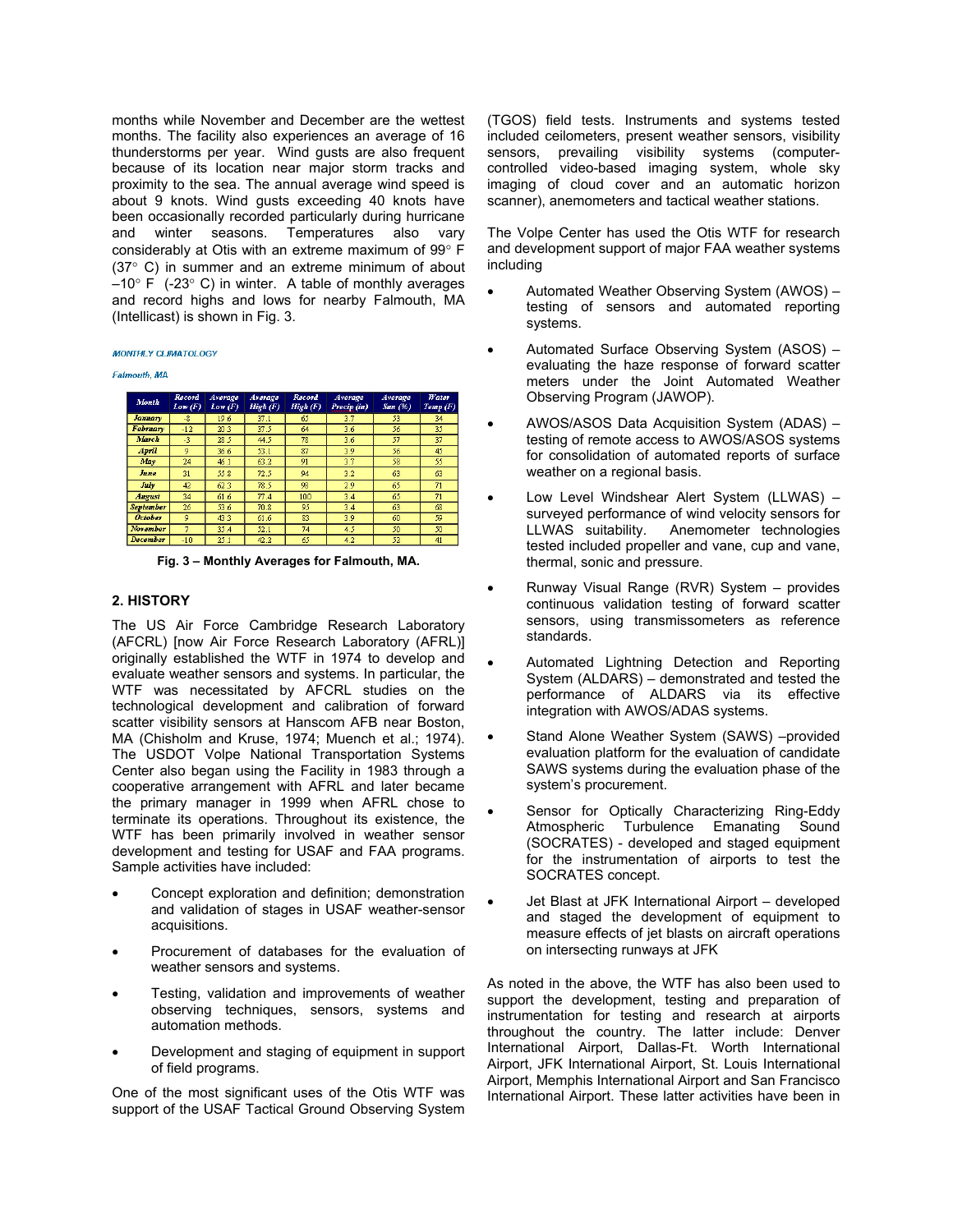support of wake turbulence monitoring and research, RVR sensor development and evaluation and a jet blast investigation.

In addition to the above, the Otis WTF also tested and evaluated visibility instruments from England, France, Germany, Belgium and the USA during the visibility tests of Phillips Laboratory, Geophysics Directorate (GD, now AFRL) and Transportation Systems Center [TSC, now USDOT Volpe Transportation Systems Center (1983- 84)],

Numerous Federal agencies and other organizations have used the Otis WTF for testing instruments and systems.

- 1. NOAA Environmental Research Laboratories (ERL), Boulder, CO – 915 MHz wind profiler; studying the contribution of North America to Ozone and other chemical constituents.
- 2. Office of Naval Research, Ocean and Atmospheric Physics Division and the Pennsylvania State University – project "Erica" (intense winter storms), Radar wind profiler and RASS.
- 3. NASA/Goddard Space Flight Center Raman water vapor profiler tested against Otis WTF balloon launches.
- 4. Atmospheric Sciences Laboratory (ASL), US Army White Sands Missile Range - Office of the Test Directorate, Test and Evaluation Division – Precision Guided Weapons Counter-measure tests.
- 5. Atmospheric Environment Service, Ontario, Canada – Radar present weather identifier test.
- 6. NOAA/Wave Propagation Laboratory (WPL), Boulder, CO – Present weather identifier test; Light Emitting Diode Weather Identifier (LEDWI).
- 7. Phillips Laboratory (now AFRL) and other USAF Laboratories – Lidar testing, navigation balloon launches, temperature profiler and fog testing support.

## **3. CURRENT ACTIVITIES**

Current projects at the Otis WTF include RVR, SAWS, wake turbulence, and Fog Eye. The latter is a program to evaluate ultraviolet light as a means of improving airport visibility during foggy conditions. A partial list of related recent publications is listed in the Appendix. Aviation related programs at Otis WTF include:

*Visibility Sensor Development* – Recent and ongoing monitoring, testing and calibration of forward scatter meters is conduced including comparisons with reference transmissometers and other forward scatter meters. A photo of forward scatter meters and reference transmissometers used in recent tests is shown in Fig. 4.



**Fig. 4 – Visibility Sensors.** 

*RVR* – Continued testing and monitoring of new generation RVR systems is conducted, including calibration of visibility sensors; comparison of visibility sensors with other, similar visibility sensors and with reference transmissometers and evaluations of ambient light sensors. The Otis WTF has also been used as a development and staging site for RVR testing and monitoring equipment deployed at other remote test sites and airports (e.g. DEN, ORD, Mt. Washington).

*SAWS* - Anemometer data are gathered and archived for evaluating and analyzing the performance of wind speed, direction and gust reporting algorithms. Anemometers types include propeller and vane and sonic.

*Wake Vortex Staging –* Data acquisition system development and testing; anemometer testing and calibration; equipment development, testing and staging in support of measurements at airports such as St. Louis, Denver and San Francisco.

*Fog Eye –*The feasibility of using the solar-blind region of ultraviolet (UV) light for developing video systems and sensors not affected by sunlight .for aviation use is being studied at the Otis WTF. Applications include runway incursion avoidance and improving pilot visibility in adverse visibility conditions. Staging for recent tests at T. F. Green International Airport, Providence, RI has also been done.

*Weather Sensors –* Reference sensors such as anemometers such as the one shown in Fig. 5, thermometers, dew point sensors, ceilometers, rain gauges, visibility sensors, pressure sensors and present weather sensors are monitored and used for analysis in support of the RVR program and other projects.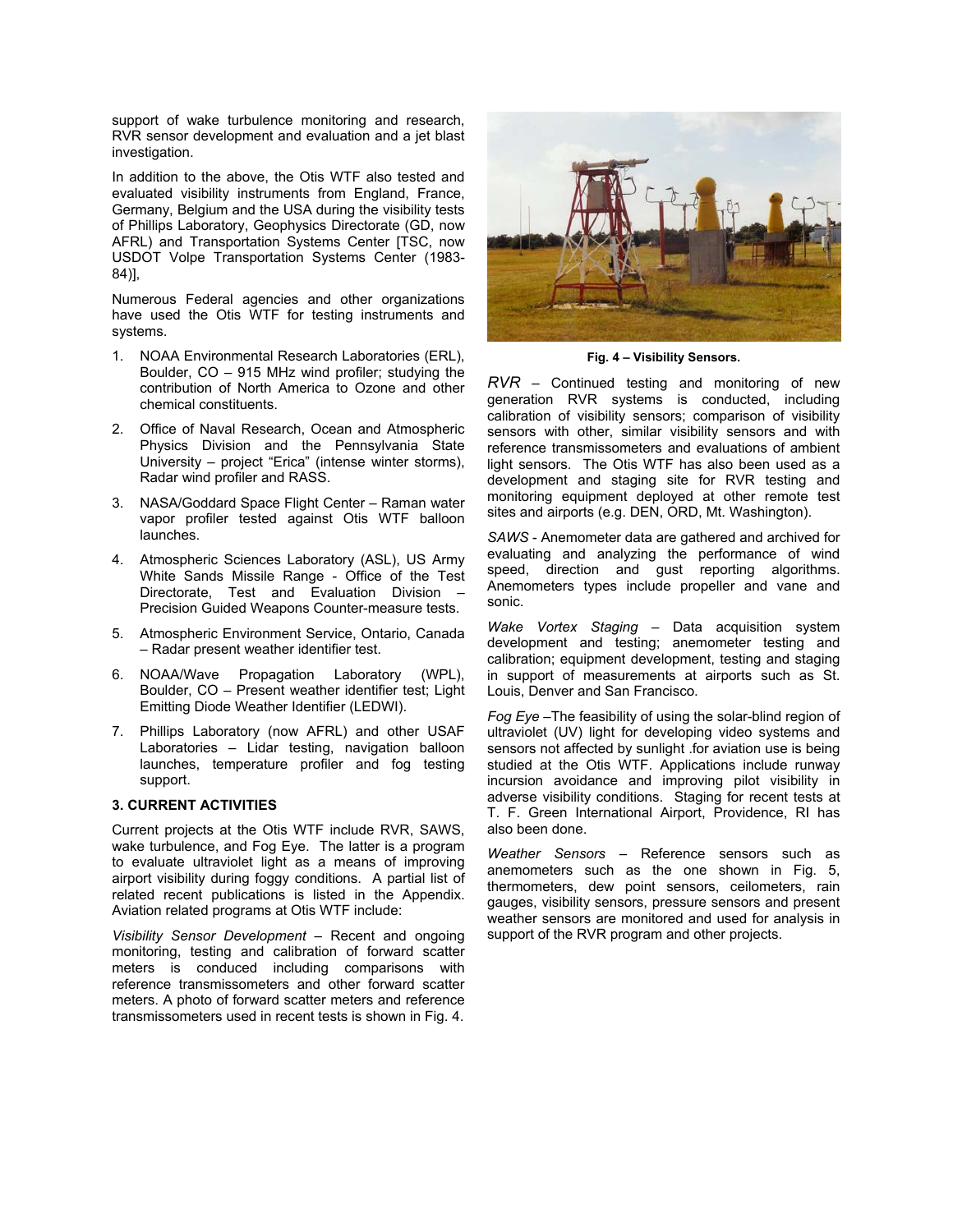

**Fig. 5 – Anemometer Atop Tower.** 

### **4. SUMMARY**

This paper presented an overview of the Otis WTF, located at the Otis ANGB near Falmouth, MA on Cape Cod and operated by the Volpe National Transportation Systems Center. The facility is ideally situated with a climate favorable for testing visibility and other weather sensors The facility has a wide variety of weather and visibility instruments including visibility sensors, present weather sensors, anemometers and ceilometers. Otis WTF has tested weather and other instruments and systems in numerous transportation and military-related projects during its 30-year history. The facility also serves an important resource for instrumentation development, field testing and staging of equipment in preparation for their deployment at test sites throughout the country.

#### **Acknowledgements**

Many individuals contributed to the operation and maintenance of the Otis WTF during its approximately 30 years of existence. The authors wish to thank Leo Jacobs and Ralph Hoar for insights into the early operational period of the facility as well as for their current efforts and dedication in maintaining it as a national resource for aviation weather testing and research. The Appendix identifies other key individuals whose efforts and work at the facility truly made a difference by helping to make aviation safer and more efficient.

### **References**

Chisholm, D. A. and H. Kruse, 1974: The variability of visibility in the Hanscom Mesonetwork: A preliminary assessment, Air Force Cambridge Research Laboratory Report No. AFCRL-TR-74-0265.

Climate Guide Summaries - Monthly Averages - Cape Cod Beaches from Intellicast – URL:

[http://www.intellicast.com/BoatBeach/World/UnitedState](http://www.intellicast.com/BoatBeach/World/UnitedStates/ClimateGuides/CapeCod/Averages/) [s/ClimateGuides/CapeCod/Averages/](http://www.intellicast.com/BoatBeach/World/UnitedStates/ClimateGuides/CapeCod/Averages/)

Muench, M. S., E. Y. Moroz and L. P. Jacobs, 1974: Development and calibration of the forward scatter visibility meter, Air Force Cambridge Research Laboratory Report No. AFCRL-TR-74-0145.

National Atlas of the United States, December 8, 2000, [http://nationalatlas.gov](http://nationalatlas.gov/) 

## **APPENDIX – SELECTED PUBLICATIONS ILLUSTRATING ACTIVITIES AT THE OTIS WTF**

The following is a representative list of reports and publications related to activities at the Otis WTF.

Kunkel, B.A., 1980: A Preliminary assessment of the Monostatic Acoustic Sounder as a forecast aid in the prediction of advection fog at a Massachusetts coastal station, Report No. AFGL ERP No. 718.

Mack, E.J., B.J. Wattle, C.W. Rogers and R.J. Pilie, 1980: Fog characteristics at Otis AFB, MA, Report No. AFGL-TR-80-0340.

Moroz, E. Y. and L. P. Jacobs, 1983: Tactical visibility meter, Air Force Geophysics Laboratory, Hanscom AFB. Report No. AFGL-TR-83-0286, 55 pp.

Graham, W. R. and E. M. Geyer, 1987: LLWAS wind velocity measurement system, The Analytic Sciences Corporation, Ref. No. DTRS-57-86-C-00004.

Johnson, R. W., W. S. Hering, and J. E. Shields, 1989: Automated visibility and cloud cover measurements with a solid-state imaging system, University of California, San Diego, Scripps Institution of Oceanography, Marine Physical Laboratory, SIO Ref. 89- 7, GL- TR-89-0061.

Jacobs, L. G., D. C. Burnham and J. F. Canniff, 1989: Evaluation of Sutron wind sensor for LLWAS. Report No. DOT-TSC-FAA-89.

Spitzer, E.A., C.O. Phillips and D.C. Burnham, 1992: Evaluation of the Teledyne forward-scatter visibility sensor for measuring runway visual range: Vol. 1: Summary, 36 pp.

Burnham, David, 1993: Fog, snow and rain calibrations for forward-scatter visibility sensors, *Eighth Symposium on Meteorological Observations and Instrumentation*, 17- 22 Jan, Anaheim CA, American Meteorological Society, 66-71.

Brown, H. A. and D.C. Burnham, 1993: Evaluation of a prevailing visibility sensor based on a scanning solid state video camera, *Eighth Symposium on*